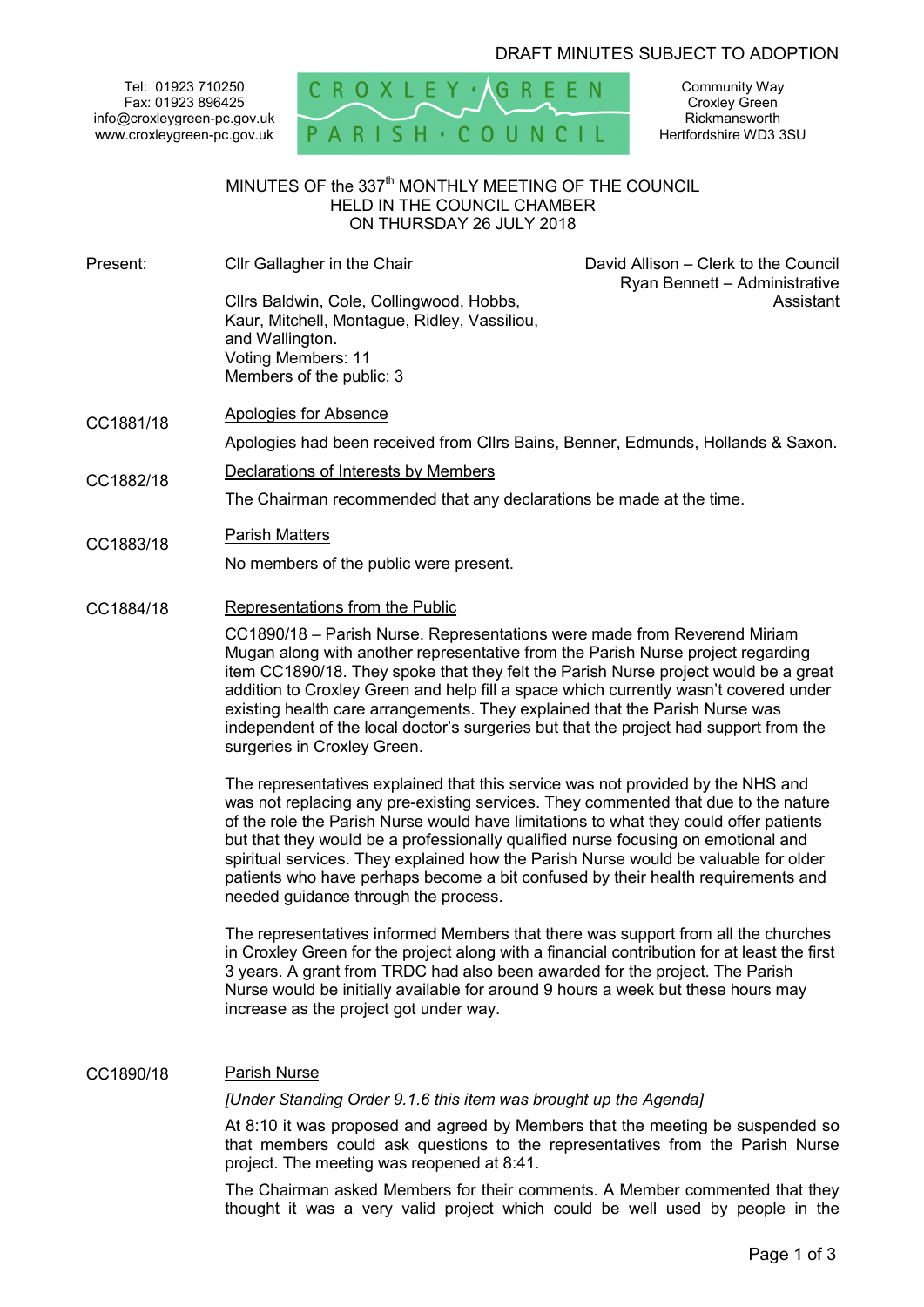community and that they thought the amount asked for was well within the Council's remit and ability to award.

Another Member indicated that they supported the project in principle but felt they needed more information about the role of a Parish Nurse and how the scheme has worked elsewhere before committing Council funds. This sentiment was echoed by other Cllrs. Cllr Kaur and Mitchell put themselves forwards to find out more about the Parish Nurse project.

### **Resolved:**

- That Croxley Green Parish Council supports the funding in principle of the Parish Nurse Project.
- That Cllrs Kaur & Mitchell undertake research on behalf of the Council into the Parish Nurse scheme and other communities which have a Parish Nurse already in situ.

## CC1885/18 Minutes

## **Resolved:**

 $\bullet$  That the Minutes of the 336<sup>th</sup> Monthly Meeting of the Council held on Thursday 28 June 2018 be approved and signed by the Chairman

# CC1886/18 Matters Arising

CC1873/18 – All Saints Church Grant Application for £7,000 for Memorial Glass Doors. A Member asked if there was an update regarding the unveiling of the doors. The Chairman informed them that the dedication service for the WW1 memorial doors was due to take place on Sunday 14<sup>th</sup> October.

# CC1887/18 Committee Reports<br>CC1887.1/18 Env

Environment and Amenity Committee held on Tuesday 5 June 2018

## **Resolved:**

- That the Minutes of the Environment & Amenity Committee meeting held on Tuesday 5 June 2018 be adopted as a report of the meeting.
- CC1887.2/18 Any matters arising

There were no matters arising.

CC1887.3/18 Planning and Development Committee held on Thursday 7 and 21 June 2018.

#### **Resolved:**

- That the Minutes of the Planning and Development Committee meetings held on Thursday 7 and 21 June 2018 be adopted as report of the meeting.
- CC1887.4/18 Any matters arising

There were no matters arising.

CC1887.5/18 Finance and Administration Committee held on Thursday 14 June 2018

#### **Resolved:**

 That the Minutes of the Finance & Administration Committee of Thursday 14 June 2018 be adopted as a report of the meeting.

CC1887.6/18 Any matters arising

FA1369/18 - Croxley Green Society Accounts and Parish Council Sponsorship. A Member thanked the CGS for providing the Council with their latest set of accounts.